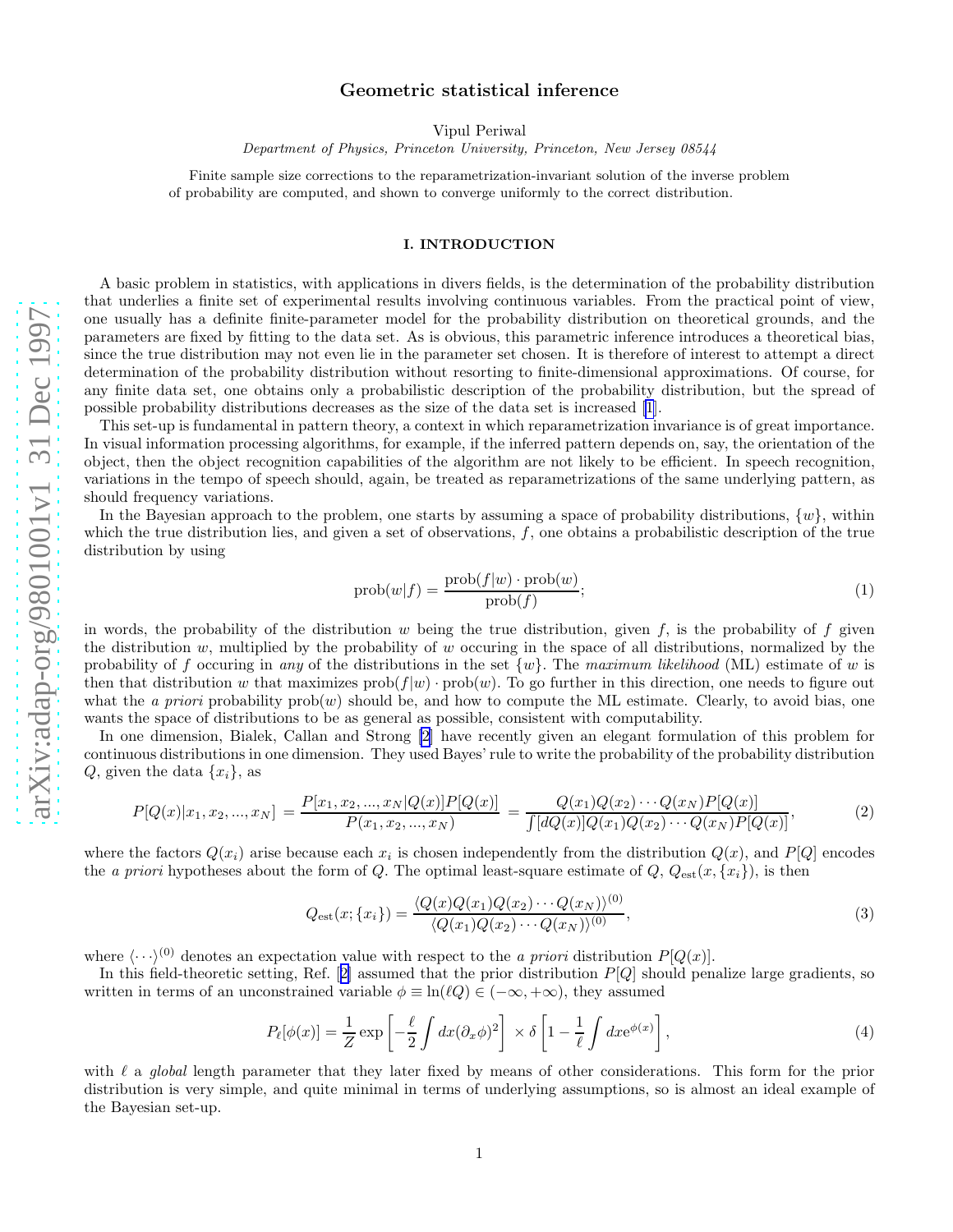<span id="page-1-0"></span>There is, however, an important aspect in which this prior distribution does not measure up—a probability distribution is a density, and hence transforms in a specific manner under reparametrizations of the data, e.g. given a set of N observations  $x_i$ , we want to infer a distribution  $w_x$  that is related in a very simple way to the distribution  $w_{\exp}$ inferred from  $\exp(x_i)$ :

$$
w_x(z) = \exp(z) \cdot w_{\exp}(\exp(z)).\tag{5}
$$

This reparametrization covariance of the estimated distribution turns out to be a strong constraint on the distribution  $prob(w)$ , and on the actual computation of the estimated distribution. In recent work, I found a geometric modification of the approach of Ref.[[2\]](#page-6-0), which satisfies this desired reparametrization covariance [\[4](#page-6-0)]. It is the details of this solution, especially the corrections for finite sample size (which are obviously of paramount importance for practical applications), that are explained in the present paper.

This paper is organized as follows: Section 2 contains a short review of Ref.[[4\]](#page-6-0), to keep the presentation here relatively self-contained. In Section 3, the one-dimensional solution for finite sample sizes is given, along with a discussion of corrections arising from fluctuations about the saddlepoint distribution. In section 4, I present some conclusions, with comments on the solution of the inference problem in dimensions larger than 3.

## II. REVIEW

Instead of the form (eq. [4\)](#page-0-0) used in Ref. [\[2](#page-6-0)], I write  $Q(x) \equiv \sqrt{h(x)} \exp(\phi(x))$ , with  $h(x)$  a metric in one dimension. Hence  $\sqrt{h(x)}$  is a scalar density, and so is Q, which is crucial for a reparametrization covariant solution. An intuition for the rôle that h plays is that it is a local analogue of  $\ell$ , determining binning intervals locally. Set

$$
P[\phi, h] \equiv \frac{1}{Z} \exp\left[-\frac{\ell}{2} \int dx \sqrt{h(x)}^{-1} (\partial_x \phi)^2\right] \delta\left[1 - \frac{1}{\ell} \int dx \sqrt{h(x)} e^{\phi(x)}\right],\tag{6}
$$

The inverse of the metric is just  $1/h(x)$  and the reparametrization invariant volume element is  $\sqrt{h(x)}dx$ , so  $P[\phi, h]$ is reparametrization invariant. Now, we want to evaluate

$$
\langle Q(x_1)Q(x_2)\cdots Q(x_N)\rangle^{(0)}
$$
  
= 
$$
\int D\phi \frac{Dh}{Diff_+} P[\phi, h] \prod_{i=1}^N \sqrt{h} \exp[\phi(x_i)]
$$
 (7)

$$
= \frac{1}{Z} \int \frac{d\lambda}{2\pi} \int D\phi \frac{Dh}{Diff_{+}} \exp\left[-S(\phi, h; \lambda)\right],
$$
\n(8)

where

$$
S(\phi, h; \lambda) = \frac{1}{2} \int dx \sqrt{h(x)}^{-1} (\partial_x \phi)^2 + i \lambda \int dx \sqrt{h(x)} e^{\phi(x)} - \sum_{i=1}^N [\phi(x_i) + \frac{1}{2} \ln h(x_i)] - i \lambda.
$$
 (9)

Notice that the integral over all metrics has been divided by the volume of the group of orientation preserving diffeomorphisms. In one dimension, this division eliminates all but one global degree of freedom from the metric. There is no operational way to distinguish between the factor  $\sqrt{h(x_i)}$  and  $\exp(\phi(x_i))$ —these must occur together in  $Q(x_i)$ . Taking the local symmetry into account, the number of local degrees of freedom is the same as in the approach of Bialek et al. [\[2](#page-6-0)].

The equations of motion that follow from varying S are

$$
-\frac{1}{2}(\phi')^2 \frac{1}{h} + i\lambda \exp(\phi) - \sum_{i} \frac{1}{\sqrt{h(x_i)}} \delta(x - x_i) = 0 , \qquad (10)
$$

$$
-\left(\frac{1}{\sqrt{h}}\phi'\right)' + i\lambda\sqrt{h}\exp(\phi) - \sum_{i}\delta(x - x_i) = 0,
$$
\n(11)

$$
\int dx \sqrt{h} \exp(\phi) = 1 , \qquad (12)
$$

where I have used primes to denote  $d/dx$ .  $\delta(x)$  denotes the scalar density such that  $\int dx\delta(x) = 1$ . Introduce a variable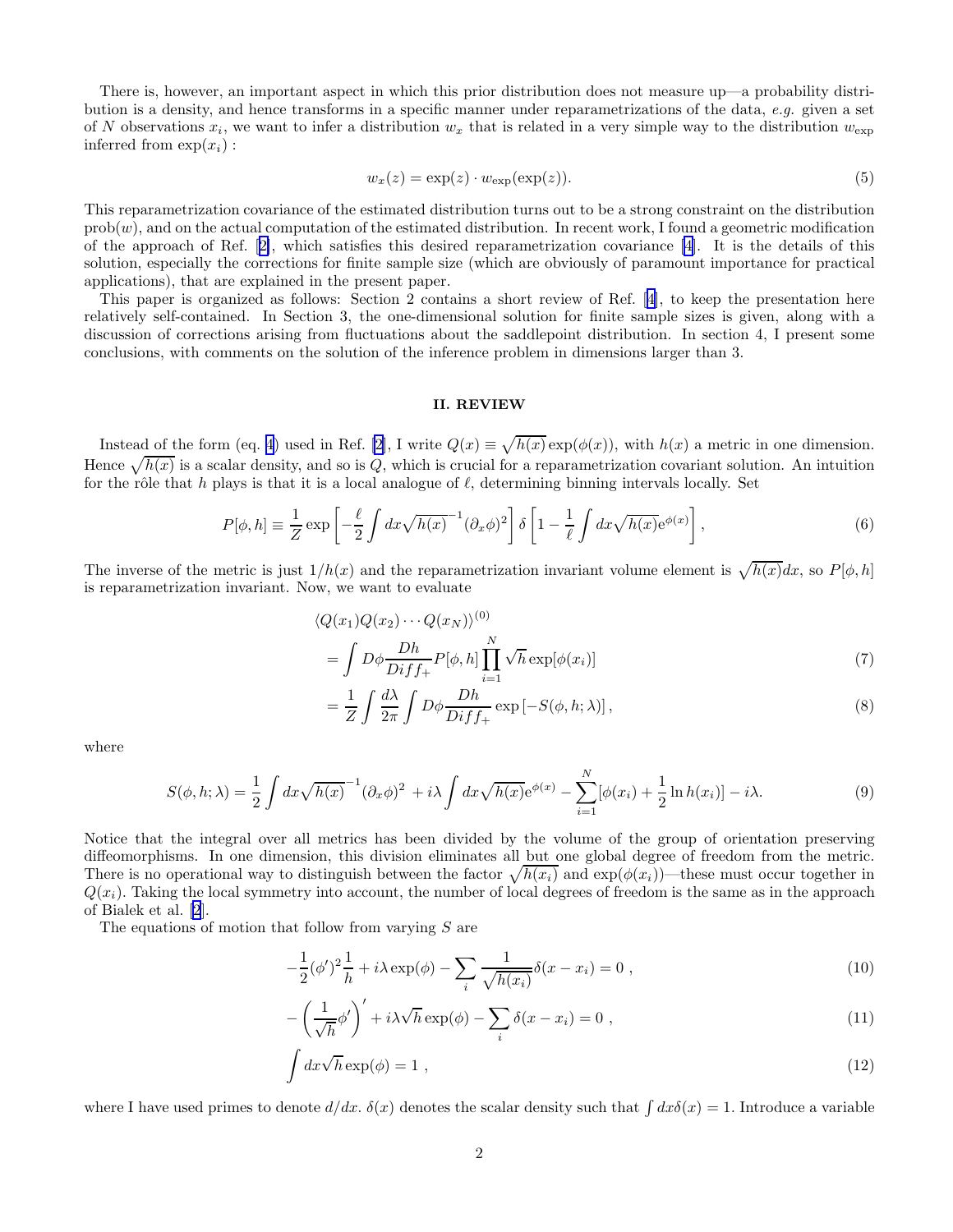$$
y(x) = \int^x \sqrt{h(s)}ds,\tag{13}
$$

<span id="page-2-0"></span>then it follows from eq. [10](#page-1-0) and eq. [11](#page-1-0) that

$$
\frac{d^2\phi}{dy^2} = \frac{1}{2} \left(\frac{d\phi}{dy}\right)^2.
$$
\n(14)

Note that the use of eq. 13 is limited by the non-singularity of  $\sqrt{h}$ .

It is now necessary to be careful about the limits of integration. This care in the boundary terms is unnecessary at  $N = \infty$ , in accord with the fact that any finite data set will not indicate the true limits of the probability distribution. Suppose that x ranges from  $x_+$  to  $x_+$ , then integrating eq. [11](#page-1-0) I find

$$
N - i\lambda + \int_{x_{-}}^{x_{+}} dx \left(\frac{1}{\sqrt{h}}\phi'\right)' = 0 ,
$$
\n(15)

so, using eq. [12,](#page-1-0) it follows that

$$
\exp(-\phi) = (y_{+} - y_{-})\frac{(y - c)^{2}}{(y_{-} - c)(y_{+} - c)}
$$
\n(16)

where c is an arbitrary constant of integration. c is restricted only by  $c > y_+ > y_-$ , or  $y_+ > y_- > c$ , since  $\exp(\phi)$ must be positive. This 'cyclic' constraint on  $y_+, y_-, c$  arises because the algebra of infinitesimal reparametrizations of the line has a subalgebra isomorphic to  $sl(2, \mathbf{R})$ .

In order to determine  $y(x)$ , which satisfies

$$
\frac{(y_{+}-c)(y-y_{-})}{(y_{+}-y_{-})(y-c)} = \int_{x_{-}}^{x} \left[ \frac{1}{N} \sum_{i} \delta(x'-x_{i}) \right] dx', \qquad (17)
$$

observe that the cross ratio on the left is projectively invariant, i.e., invariant under transformations of the form

$$
z \mapsto \frac{\alpha z + \beta}{\gamma z + \delta},\tag{18}
$$

with  $\alpha, \beta, \gamma, \delta$  real,  $\alpha\delta - \beta\gamma = 1$ . This amounts to a three-parameter family of equivalent solutions  $y(x)$  determined by the data. This projective invariance can be fixed by setting  $c = \infty$ ,  $y_{+} = 1$  and  $y_{-} = 0$ , which implies  $\phi = 0$ .

Operationally, this means that the next measured data point will be observed with equal probability at any value of y in the interval [0, 1]. An important point to notice about this solution is that it is only valid at  $N = \infty$ . At finite N, the metric determined by this solution is not smooth, being a sum over  $\delta$  functions, hence we must take more care in solving eq.'s [10,11,12](#page-1-0) for finite N. Indeed, the action evaluated at this solution is infinite for finite N.

## III. FINITE N CORRECTIONS

Obviously, for any practical application of this theory, one needs a systematic scheme for computing finite sample size corrections. To understand the theory at finite  $N$ , and to make contact with the higher-dimensional theory commented on in Section 4, we rewrite eq. [9](#page-1-0) as

$$
S = \frac{1}{2} \int dy (\partial_y \phi)^2 + i\lambda \left( \int dy e^{\phi} - 1 \right) + N \left[ - \int dy \hat{P}_y(y) \phi(y) - \int dx \hat{P}_x \ln \sqrt{h(x)} \right],
$$
(19)

where  $y(x)$  is as in eq. 13,  $\hat{P}_x(x) \equiv \frac{1}{N} \sum \delta(x - x_i)$ , and  $\hat{P}_y(y)y' \equiv \hat{P}_x(x)$ . It is clear in this form that there are two independent functional variations of S, one with respect to  $\phi(y)$ , and the other with respect to  $y(x)$ :

$$
-\partial_y^2 \phi + i\lambda \exp(\phi) - N\hat{P}_y(y) = 0 , \qquad (20)
$$

$$
\partial_x \left[ \frac{\hat{P}_x(x)}{y'(x)} \right] = 0 \tag{21}
$$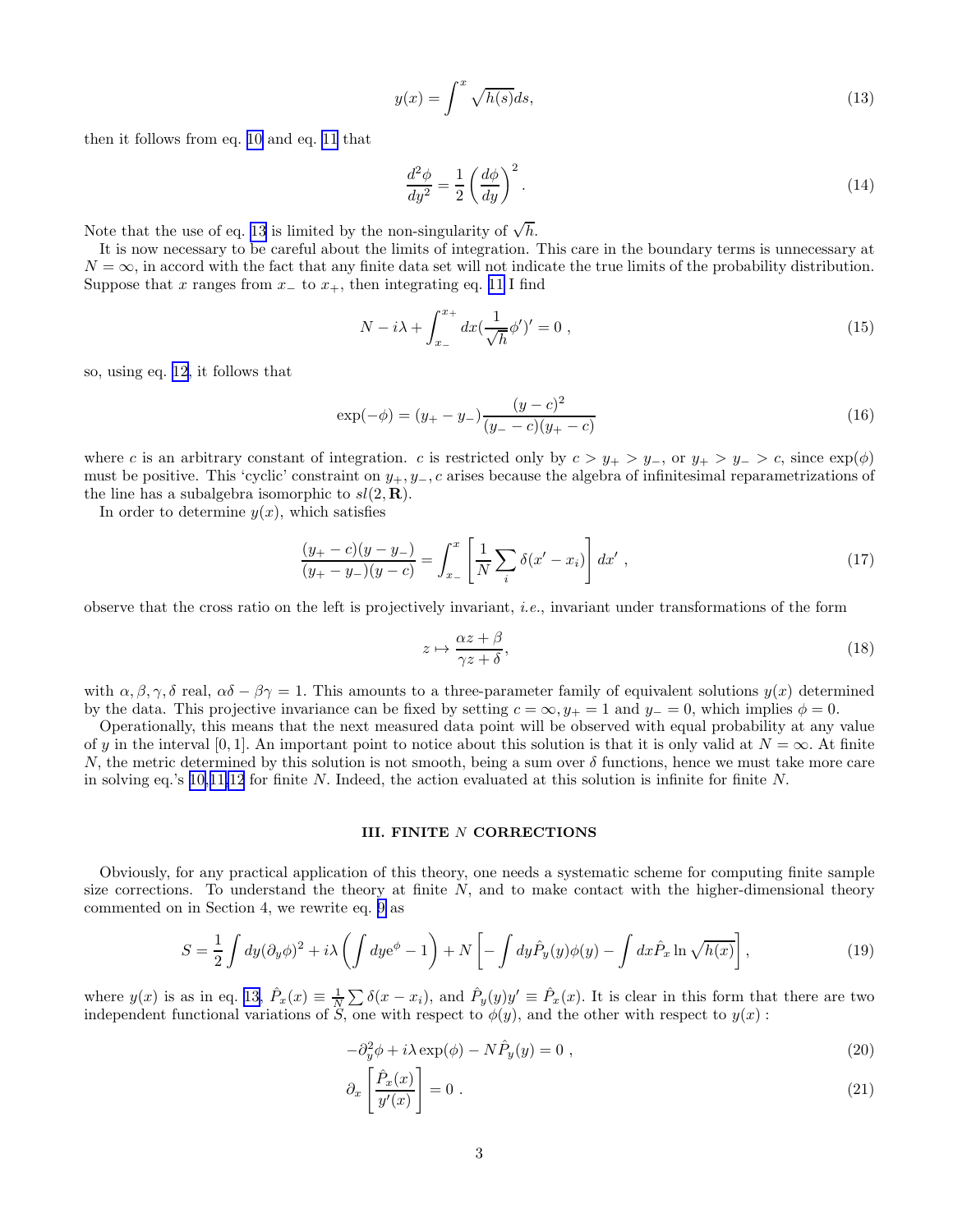<span id="page-3-0"></span>For N large, suppose  $\hat{P}_x(x) = P(x) + \frac{1}{\sqrt{2}}$  $\frac{1}{N}\rho(x)$ , with  $P(x)$  a continuous density and  $\rho(x)$ :  $\langle \rho(x)\rho(x') \rangle = P(x)\delta(x-x')$ , followingRef. [[2](#page-6-0)]. Now, a solution to eq.'s [20](#page-2-0) and [21](#page-2-0) at leading order in N is  $\phi_0 = 0$ , and  $\sqrt{h}(x) \equiv \partial_x y_0(x) = P(x)$ , as reviewed in Sect. 2. Indeed, it would seem from eq. [17](#page-2-0) that this solution is exact, and no modification for finite N is necessary. This is not true, since for finite sample sizes eq. [17](#page-2-0) defines a singular metric, and hence is inconsistent with our calculations which have assumed that the metric is non-singular implicitly.

We can, however, solve eq. [11](#page-1-0) to get  $\phi = \phi \left[ \sqrt{h}, \hat{P}_x \right]$ , and then use this solution in eq. [10](#page-1-0) to determine h. We shall find that the leading correction at finite N is a correction to  $\phi$  at  $O(N^{-1/2})$ , with no correction to  $\sqrt{h} = P(x)$ . This orderingof the computational steps parallels the calculation in  $[2]$  $[2]$ , with the determination of h here the analogue of the determination of the length scale in[[2\]](#page-6-0). What is different in the present approach, is that the formulæ derived here are reparametrization-covariant, e.g., square roots of densities do not appear. To leading order, we find  $i\lambda = N$ , and

$$
\exp(\phi_0) = \frac{P(x)}{\sqrt{h}}.\tag{22}
$$

Notice that eq. 22 has the correct reparametrization covariance by construction, with a function equated to a ratio of densities.

At the next order, expanding eq. [11](#page-1-0) about  $\phi_0, i\lambda = N$ , we find

$$
\left[ -\frac{1}{\sqrt{h}(x)} \partial_x \frac{1}{\sqrt{h}(x)} \partial_x + N e^{\phi_0} \right] \phi_1 \equiv \left( -\Delta_h + N e^{\phi_0} \right) \phi_1 = \left[ \sqrt{N} \frac{\rho(x)}{\sqrt{h}(x)} + \Delta_h \phi_0 \right] . \tag{23}
$$

Eq. 23 is easily solved to obtain

$$
\phi_1(x) = \int dx' \sqrt{h}(x') \left[ \sqrt{N} \frac{\rho(x')}{\sqrt{h}(x')} + \Delta_h \phi_0(x') \right] K(x, x'), \tag{24}
$$

with the leading term in  $K$  given by

$$
K(x, x') \approx \frac{1}{2\sqrt{N}} \left[ e^{\phi_0}(x) e^{\phi_0}(x') \right]^{-1/4} \exp\left( -\sqrt{N} \int_{\min(x, x')}^{\max(x, x')} \sqrt{h} e^{\phi_0/2} dx'' \right) . \tag{25}
$$

Note the reparametrization invariance of eq. 24.

We can now insert eq.'s 22,24 in eq. [9,](#page-1-0) and vary with respect to h to obtain  $h = h(\hat{P}_x)$ . This order of solving the saddlepoint equations is somewhat simpler than solving the equations obtained by independent variations—the results are, obviously, independent of this order of solution. We find

$$
S_{red}[h] = -N \int dx \left[ P + \frac{1}{\sqrt{N}} \rho \right] \ln P + \frac{1}{2} \int \left( NP\phi_1 \left[ \ln \sqrt{h} - \ln P - \phi_1 \right] - \sqrt{N} \rho \left[ \ln \sqrt{h} + \phi_1 - \ln P \right] \right) , \tag{26}
$$

with  $\phi_1 = \phi_1(h)$ . Now, it is important to note that while  $S_{red}$  appears to include terms with powers of N that should be ignored at first glance, the variation of  $\phi_1$  with respect to h is  $O(1)$  even though  $\phi_1 = O(N^{-1/2})$ . Thus, varying eq. 26 with respect to  $h$ , we find

$$
\frac{1}{2}NP\frac{\delta\phi_1}{\delta\sqrt{h}}\left(\ln\sqrt{h}-\ln P\right)+O(\sqrt{N})=0
$$

so to leading order in N,  $\sqrt{h_0} = P$ ,  $\phi_0 = 0$  so our old result is recovered. However, at the next order, we find no correction to h of  $O(N^{-1/2})$ . Thus the leading finite size correction is entirely encoded in eq. 24, with  $\sqrt{h} = P$ . At higher orders in  $N^{-1/2}$ , there are, of course, further corrections to  $\phi$ , and to h.

Consider now the computation of the functional integral expanded about the saddlepoint solution found above. The division by the volume of the group of diffeomorphisms eliminates the integration over fluctuations in the metric, so we are left with computing the integral over the fluctuations in  $\phi$ . This integration gives the operator determinant  $\det^{-1/2}(-\Delta_h + Ne^{\phi_1})$ . This determinant can be computed in the large N limit by the standard van Vleck technique, explained in Ref.[[5\]](#page-6-0), for example. Thus

$$
\det\left(-\Delta_{P^2} + N e^{\phi_1}\right)^{-1/2} \propto \exp\left(-\frac{\sqrt{N}}{2} \int dx P(x) e^{\phi_1/2}\right) ,\qquad (27)
$$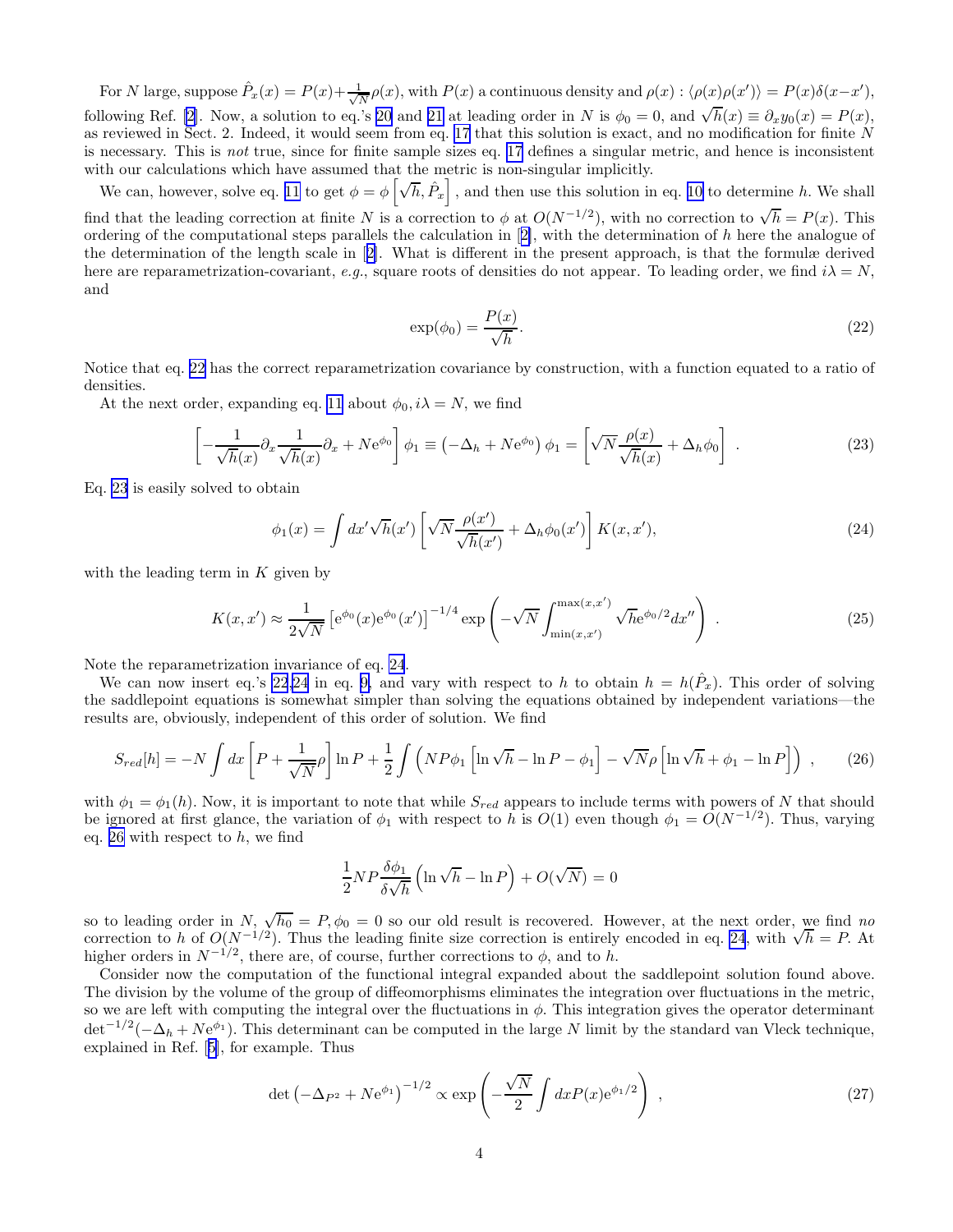which differs from the corresponding expression in Ref. [\[2](#page-6-0)]. Eq. [27](#page-3-0) is reparametrization invariant. Putting everything together, eq. [8](#page-1-0) is given by

$$
\prod_{i=1}^{N} P(x_i) \exp\left(-\frac{\sqrt{N}}{2} \int dx P(x) e^{\phi_1/2} - \frac{1}{2} \int dx P(x)^{-1} (\partial_x \phi_1)^2\right) \tag{28}
$$

Eq. 28 can be used to evaluate the least-square estimate of the inferred distribution.

Finally, we compute the magnitude of the correction  $\phi_1$ :

$$
\langle \phi_1(x)^2 \rangle_{\text{connected}} \sim \frac{1}{4\sqrt{N}} \,, \tag{29}
$$

independent of x, implying uniform convergence to the solution reviewed in Sect. II. This uniform convergence is of great practical importance, since it implies that our estimated distribution will make sense even in regions where  $P$  is small. The uniformity can be directly traced to the reparametrization invariance of our computations, which enables the binning size to be adjusted locally enabling a more accurate determination of the distribution. As this uniformity is of great importance for practical applications, it is all the more gratifying that a re-analysis motivated by conceptual concerns regarding reparametrization covariance leads to a computational improvement.

## IV. CONCLUSIONS

The statistical inference problem is of great interest in biophysics, for example, when  $x$  is a vector variable. Bialek, Callan and Strong [\[2](#page-6-0)] gave an account of a higher dimensional variant of their theory, but I want to add a few remarks here regarding a geometric version sketched in [\[4](#page-6-0)], taking into account reparametrization invariance. In Sect.'s II and III, we saw that a reparametrization-covariant Bayesian set-up could be obtained by introducing a metric, and a scalar field, dividing out by the group of diffeomorphisms. Since a metric in one dimension has only one global degree of freedom, this left only one local scalar degree of freedom, which is what we expect to need to fit the data, since the data determines a scalar density on the interval  $[x_-, x_+]$ .

In higher dimensions, the aim is still to determine a scalar density, but the number of local degrees of freedom in the metric in d dimensions is  $d(d+1)/2$  and reparametrizations form a d parameter local symmetry group. It is clear then that a geometric formulation will require a reparametrization invariant constraint to reduce the number of degrees of freedom in the metric, to the required  $d+1$  local degrees of freedom.

Reparametrization invariant constraints must be given by the vanishing of tensor quantities, so in this case we have to construct appropriate tensors from the metric. Investigating the constraints provided by the vanishing of various curvature tensors, since we expect only a scalar local degree of freedom to survive after imposing the constraint and dividing out by reparametrizations, we are naturally led to consider conformally Euclidean metrics, which can indeed be characterized by the vanishing of a tensor constructed from the curvature, the Weyl curvature,  $W_{\alpha\beta\gamma}^{\delta}$ . W vanishes identically in  $d \leq 3$ , so the geometric theory will only be valid for  $d > 3$ .

The proposed generalization of eq. [6](#page-1-0) to higher dimensions is now given by

$$
P[h_{\alpha\beta}] \propto \exp\left(-\int d^d x \sqrt{h} \mathcal{L}\right) \delta\left(1 - \int d^d x \sqrt{h(x)}\right) \prod_x \delta\left(W_{\alpha\beta\gamma}{}^{\delta}(x)\right) \tag{30}
$$

where  $\mathcal L$  is a scalar constructed out of the metric  $h_{\alpha\beta}$ , constrained to be a metric of vanishing Weyl curvature,  $W_{\alpha\beta\gamma}^{\delta}$ , and  $\sqrt{h} \equiv det^{1/2}(h_{\alpha\beta})$  as usual.

A variety of issues, some technical, have to be addressed in order to define eq. 30 precisely: (i) The integration measure for integrating over metrics is notoriously nonlinear; (ii) Solving the constraint  $W = 0$ , and then extracting the volume of the group of diffeomorphisms will leave a Jacobian; (iii) What is an appropriate choice for  $\mathcal{L}$ , given the constraint  $W = 0$ ?

Before tackling the technical issues, consider the logic of what we wish to do. Metrics with vanishing Weyl curvature are of the form

$$
h_{\alpha\beta}(x) = \frac{\partial f^{\delta}}{\partial x^{\alpha}} \frac{\partial f^{\epsilon}}{\partial x^{\beta}} e^{2\phi(f(x))} \delta_{\delta\epsilon} \equiv J_{\alpha}^{\delta} J_{\beta}^{\epsilon} e^{2\phi(f(x))} \delta_{\delta\epsilon}.
$$
 (31)

For such metrics,  $\sqrt{h} = \det(J) e^{d\phi}$ . Now, following our steps in Sect. 2, we want to extremize (ignoring technicalities)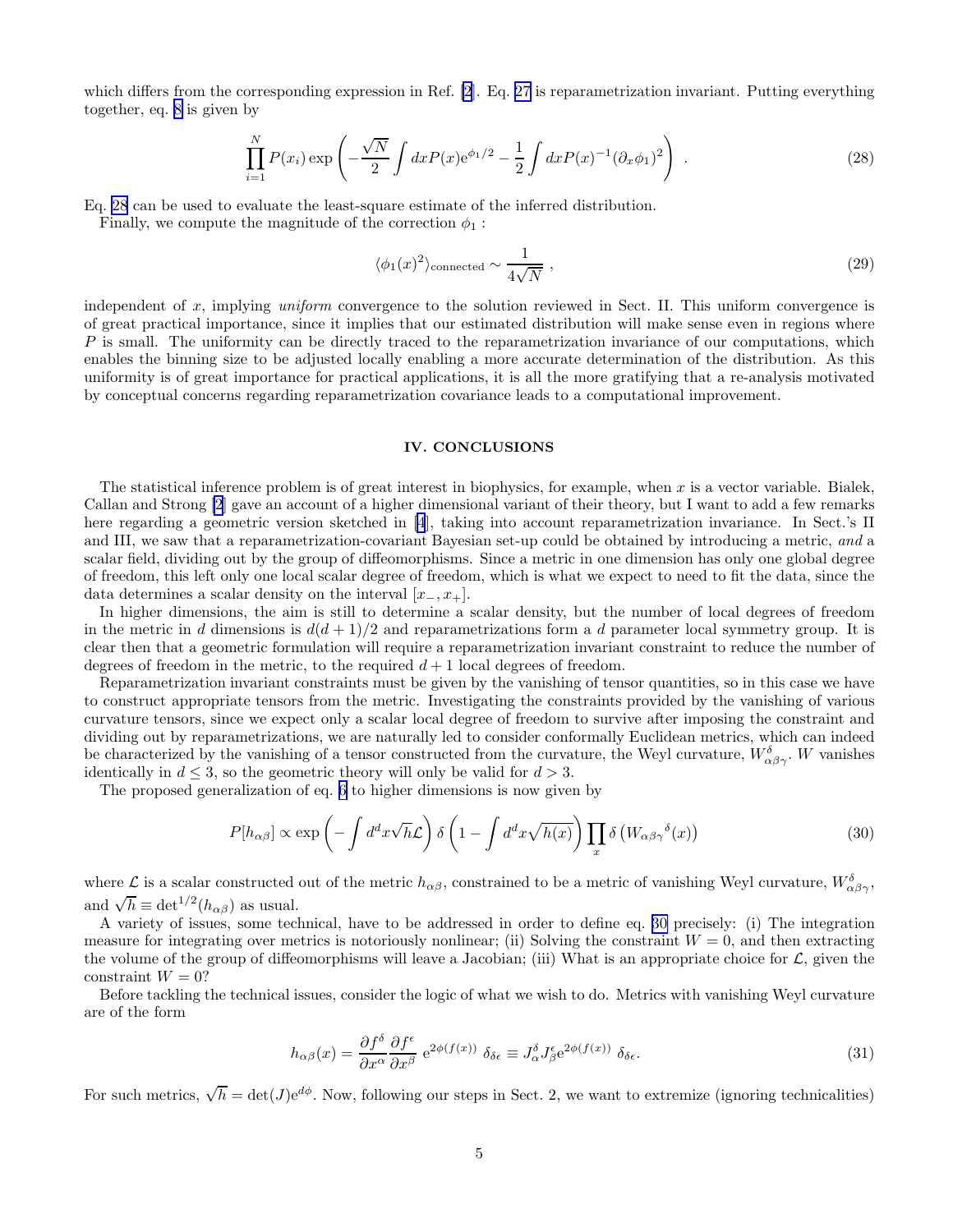$$
\hat{S} \equiv \int d^d x \det(J) e^{d\phi} \mathcal{L}[\phi(f(x))] + i\lambda \left( \int d^d x \det(J) e^{d\phi} - 1 \right) - N \int d^d x \hat{P}(x) \left[ \ln \det J + \phi \right] , \qquad (32)
$$

where  $N\hat{P}(x) \equiv \sum \delta(x-x_i)$ . Now,  $\hat{P}(x)$  is a density, so  $d^d x \hat{P}(x) = d^d f \hat{P}(f)$ , with  $\hat{P}(f) \det(J) = \hat{P}(x)$ . We can rewrite eq. 32 as

$$
\hat{S} = \int d^d f e^{d\phi} \mathcal{L}[\phi(f)] + i\lambda \left( \int d^d f e^{d\phi} - 1 \right) - N \int d^d x \hat{P}(x) \ln \det J - N \int d^d f \hat{P}(f) \phi , \qquad (33)
$$

It follows that there are two independent functional variations, one with respect to  $\phi(f)$ , and the other with respect to  $f(x)$ , the latter giving

$$
\frac{\partial}{\partial x^{\alpha}} \left[ \hat{P}(x) \frac{\partial x^{\alpha}}{\partial f^{\delta}}(x) \right] = 0.
$$
\n(34)

Eq. 34 is the analogue of eq. [21,](#page-2-0) and determines the coördinates  $f^{\alpha}$  in terms of the coördinates  $x^{\alpha}$  in which the data is presented, and is reparametrization-invariant because  $P(x)$  is a density, not a function. Consider the special case  $x = f :$  eq. 34 is the requirement that the density P in the coördinates f is the *constant* density, exactly analogous to our result in one dimension, with  $\phi$  a constant.

It is amusing to explicitly construct  $f^{\alpha}$  coördinates which satisfy

$$
\det \frac{\partial f^{\alpha}}{\partial x^{\beta}} = \hat{P}(x).
$$

We construct these coördinates essentially iteratively as a one-dimensional distributions with parameters. If we couldfind  $f$  :

$$
f^1(x^{\alpha}) = f^1(x^1), \quad f^2(x^{\alpha}) = f^2(x^1, x^2), \dots
$$

then we would get

$$
\det \frac{\partial f^{\alpha}}{\partial x^{\beta}} = \prod_{\alpha} \frac{\partial f^{\alpha}}{\partial x^{\alpha}},
$$

so the problem is one of factoring  $\hat{P}$  appropriately. Define

$$
P^{1}(x^{1}) \equiv \int \hat{P}(x^{1}, x^{2}, x^{3}, \ldots) \prod_{\alpha=2}^{d} dx^{\alpha},
$$
  
\n
$$
P^{2}(x^{1}, x^{2}) P^{1}(x^{1}) \equiv \int \hat{P}(x^{1}, x^{2}, x^{3}, \ldots) \prod_{\alpha=3}^{d} dx^{\alpha},
$$
  
\n
$$
\vdots
$$
  
\n
$$
P^{d}(x^{\alpha}) \prod_{\beta=1}^{d-1} P^{\beta} \equiv \hat{P}(x^{\alpha}),
$$
\n(35)

then

$$
f^{1}(x^{1}) \equiv \int^{x^{1}} P^{1}(z) dz,
$$
  
\n
$$
f^{2}(x^{1}, x^{2}) \equiv \int^{x^{2}} P^{2}(x^{1}, z) dz,
$$
  
\n
$$
\vdots
$$
\n(36)

is an explicit set of coordinates in which the given density  $\hat{P}$  is constant. Notice that each  $f^{\alpha}$  varies from 0 to 1, as befits integrals of one-dimensional normalized probability distributions,  $P^{\alpha}$ .